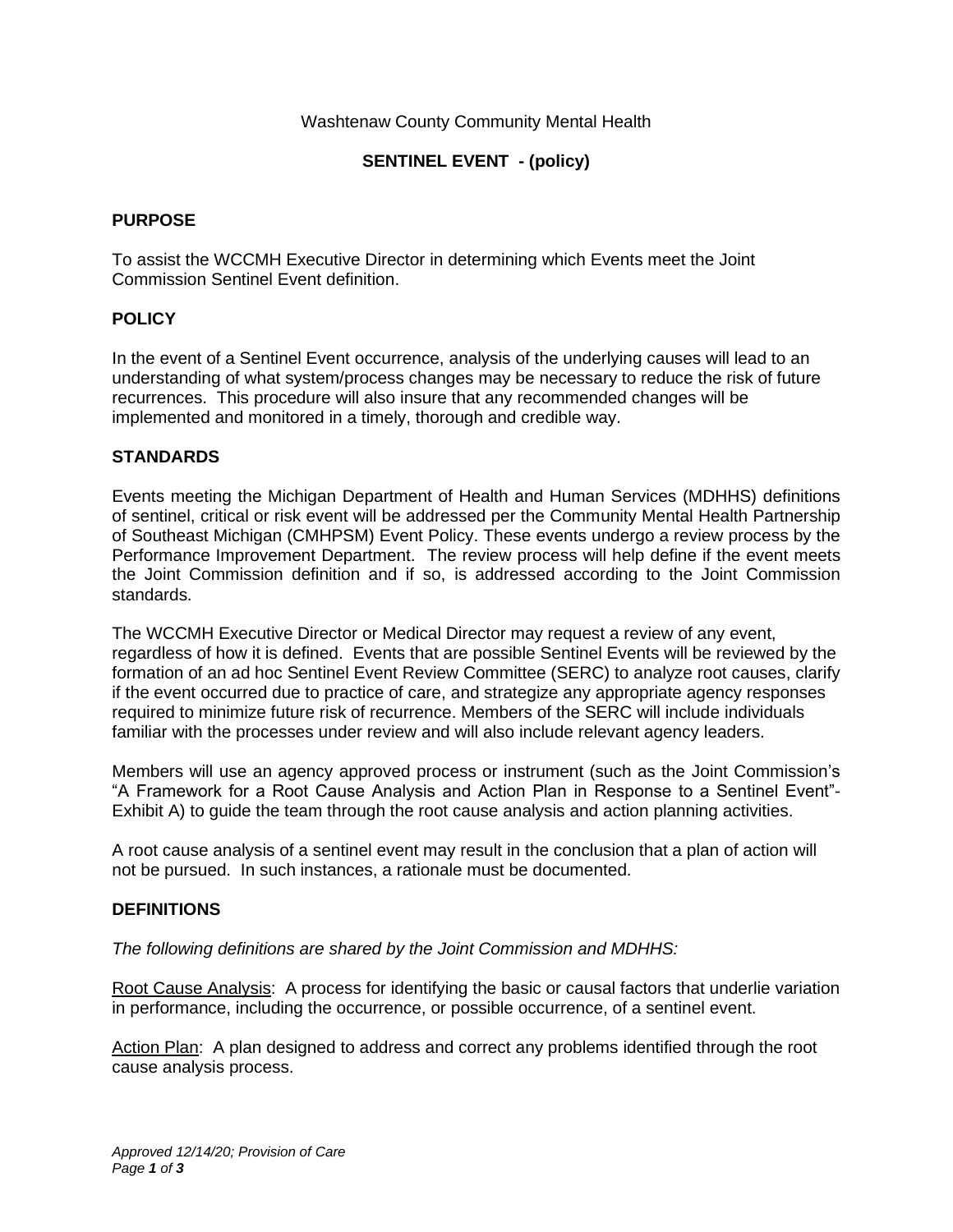Sentinel Event: An unexpected occurrence involving death or serious physical or psychological injury, or the risk thereof as a result of practice of care. Serious injury specifically includes loss of limb or function. The phrase 'or risk thereof' includes any process variation for which a recurrence would carry a significant chance of a serious adverse outcome. Put another way—if the event had continued or were to recur, the individual would risk death or major permanent loss of function.

### *The following definitions are specific to the Joint Commission Standards for a Sentinel event that occurs at a location owned and operated by WCCMH:*

Major Permanent Loss of Function: Sensory, motor, physiologic, or intellectual impairment not present before the incident, requiring continued treatment or lifestyle changes that is not related to the natural course of the individual's illness or underlying condition. When major permanent loss of function can not be immediately determined, reporting to the Joint Commission is not considered or expected until either the individual is discharged with continued major loss of function, or two weeks have elapsed with persistent major loss of function, whichever occurs first.

Suicide of any individual served receiving care, treatment, or services in a staffed around-theclock setting or within 72 hours of discharge.

Abduction of any individual served receiving care, treatment, or services.

Elopement (that is, unauthorized departure) of a patient from a staffed around the clock care setting owned and operated by WCCMH leading to the death, permanent harm or severe temporary harm of the individual served.

Sexual Abuse/Rape/ Assault (leading to death, permanent harm, or severe temporary harm), or homicide of any individual served receiving care, treatment, or services while on site at the organization. The determination of "rape" is to be consistent with applicable law and regulation. Sexual abuse/rape/assault is defined as nonconsensual sexual contact involving a patient and another patient, staff member, or other perpetrator while being treated or on the premises of the organization including oral, vaginal, or anal penetration or fondling of the patient's sex organs by another individual's hand, sex organ, or object. One or more of the following must be present to determine that it is a sentinel event:

- Any staff-witnessed sexual contact as described above
- Admission by the perpetrator that sexual contact, as described above, occurred on the premises
- Sufficient clinical evidence obtained by the organization to support allegations of unconsented sexual contact
- Rape includes staff-recipient and recipient-recipient allegations. For purposes of Joint Commission reporting, the five day time-frame for reporting does not begin until a determination is made within the agency (but does not require action by the court system) that a rape has occurred. Reporting of a rape to the Joint Commission is not expected where such reporting is prohibited by law.

Rape/ Assault (leading to death, permanent harm, or severe temporary harm), or homicide of a staff member, licensed independent practitioner, visitor, or vendor while on site at the organization.